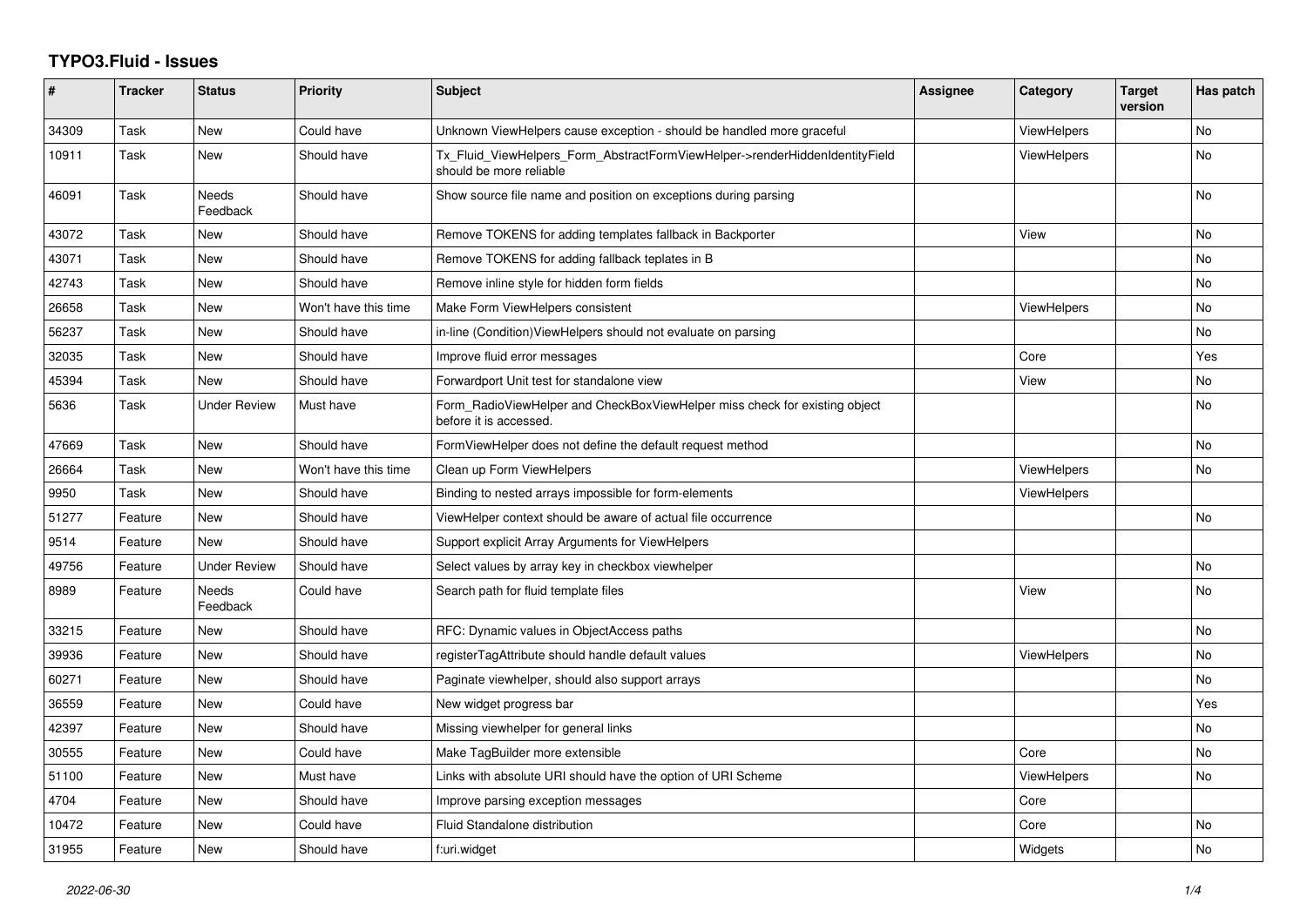| #     | <b>Tracker</b> | <b>Status</b>       | <b>Priority</b> | <b>Subject</b>                                                                            | <b>Assignee</b> | Category    | <b>Target</b><br>version | Has patch |
|-------|----------------|---------------------|-----------------|-------------------------------------------------------------------------------------------|-----------------|-------------|--------------------------|-----------|
| 62346 | Feature        | New                 | Could have      | f:comment should have high precende                                                       |                 | Core        | 3.x                      | <b>No</b> |
| 45153 | Feature        | New                 | Should have     | f:be.menus.actionMenuItem - Detection of the current select option is insufficient        |                 |             |                          | No        |
| 45345 | Feature        | Needs<br>Feedback   | Should have     | Easy to use comments for fluid that won't show in output                                  |                 |             |                          |           |
| 1907  | Feature        | New                 | Could have      | Default values for view helpers based on context                                          |                 | Core        |                          |           |
| 7608  | Feature        | New                 | Could have      | Configurable shorthand/object accessor delimiters                                         |                 | Core        |                          | Yes       |
| 38130 | Feature        | New                 | Should have     | Checkboxes and multiple select fields should have an assignable default value             |                 |             |                          | No        |
| 60181 | Feature        | New                 | Could have      | Caching mechanism for Fluid Views/Templates                                               |                 | View        |                          | No        |
| 3291  | Feature        | Needs<br>Feedback   | Should have     | Cacheable viewhelpers                                                                     |                 |             |                          | No        |
| 46545 | Feature        | New                 | Should have     | Better support for arrays in options of SelectViewHelper                                  |                 |             |                          | No        |
| 48355 | Feature        | New                 | Could have      | Assign output of viewhelper to template variable for further processing.                  |                 |             |                          |           |
| 36410 | Feature        | New                 | Should have     | Allow templates to send arguments back to layout                                          |                 | ViewHelpers |                          | No        |
| 40081 | Feature        | New                 | Should have     | Allow assigned variables as keys in arrays                                                |                 |             |                          | No        |
| 60003 | Feature        | New                 | Should have     | Add required-Attribute to f:form.password                                                 |                 | ViewHelpers |                          | No        |
| 46257 | Feature        | <b>Under Review</b> | Should have     | Add escape sequence support for Fluid                                                     |                 | Core        |                          | No        |
| 50888 | Bug            | <b>Under Review</b> | Should have     | WSOD by changing name of section and if Fluid caches are generated                        |                 |             |                          | No        |
| 52419 | Bug            | New                 | Should have     | Wrong PHPDocs notation for default value inline f:translate viewhelper                    |                 |             | 2.0                      | No        |
| 47006 | Bug            | <b>Under Review</b> | Should have     | widget identifier are not unique                                                          |                 |             |                          | No        |
| 3481  | Bug            | New                 | Should have     | Use ViewHelperVariableContainer in PostParseFacet                                         |                 | Core        |                          | No        |
| 52591 | Bug            | New                 | Should have     | The Pagination Widget broken for joined objects                                           |                 |             |                          | No        |
| 60856 | Bug            | New                 | Must have       | Target attribute not supported by the form viewhelper                                     |                 | ViewHelpers |                          | Yes       |
| 44234 | Bug            | <b>Under Review</b> | Should have     | selectViewHelper's sorting does not respect locale collation                              |                 | ViewHelpers | 2.1                      | No        |
| 65424 | Bug            | <b>Under Review</b> | Should have     | SelectViewHelper must respect option(Value Label)Field for arrays                         |                 | ViewHelpers |                          | No        |
| 39990 | Bug            | New                 | Should have     | Same form twice in one template: hidden fields for empty values are only rendered<br>once |                 | Core        |                          | <b>No</b> |
| 38369 | Bug            | New                 | Must have       | Resource ViewHelpers should not fall back to request package                              |                 | View        |                          | <b>No</b> |
| 34682 | Bug            | <b>Under Review</b> | Should have     | Radio Button missing checked on validation error                                          |                 | ViewHelpers |                          | No        |
| 45384 | <b>Bug</b>     | New                 | Must have       | Persisted entity object in widget-configuration cannot be deserialized (after reload)     |                 | Widgets     | 2.0.1                    | No        |
| 36655 | Bug            | New                 | Should have     | <b>Pagination Links</b>                                                                   |                 | Widgets     |                          | No        |
| 40064 | Bug            | New                 | Must have       | Multiselect is not getting persisted                                                      |                 | ViewHelpers |                          | No        |
| 28549 | Bug            | New                 | Should have     | make widgets cacheable, i.e. not implement childnodeaccess interface                      |                 |             |                          | No        |
| 27607 | <b>Bug</b>     | New                 | Must have       | Make Fluid comparisons work when first element is STRING, second is NULL.                 |                 | Core        |                          | No        |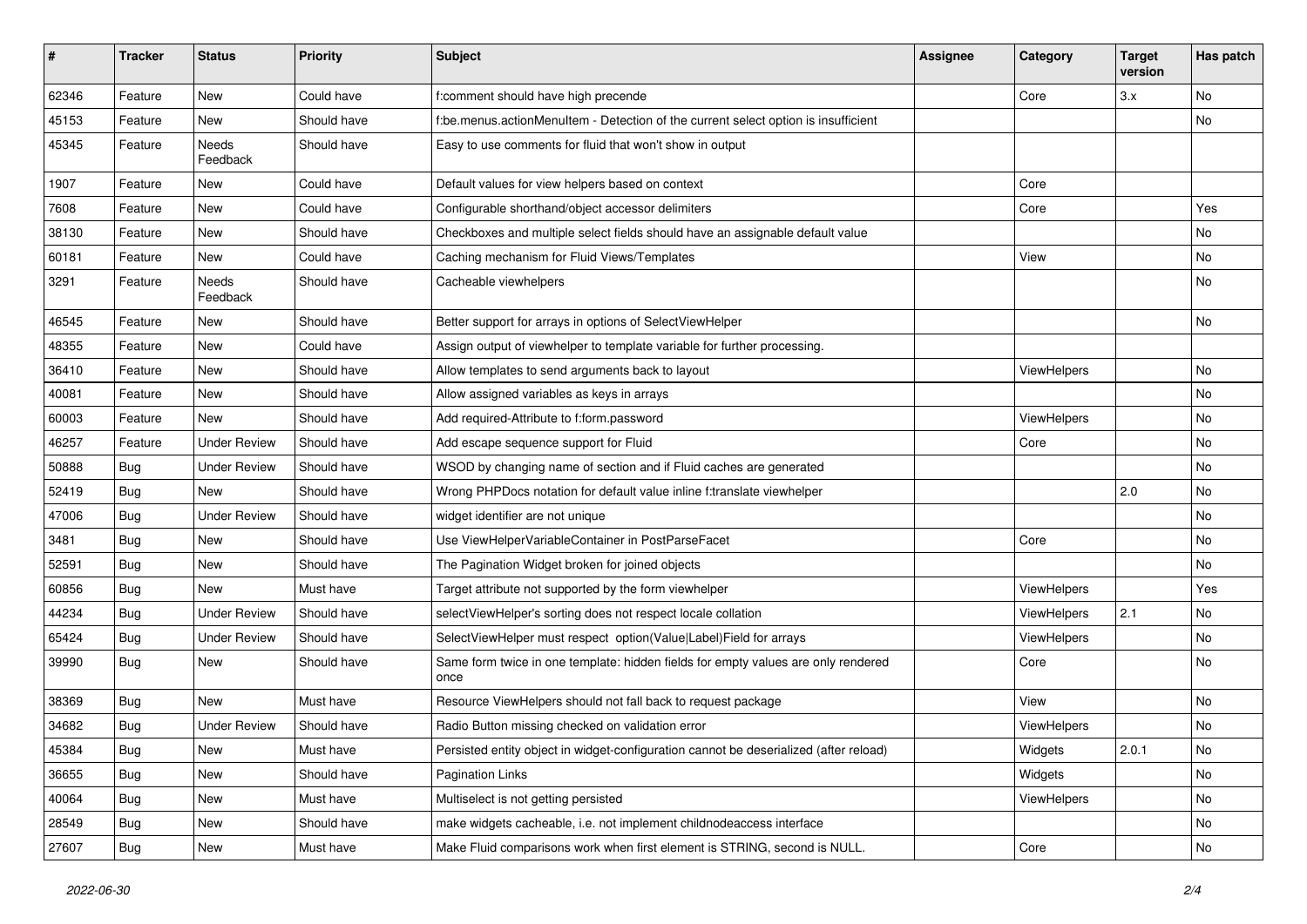| #     | <b>Tracker</b> | <b>Status</b>       | <b>Priority</b> | <b>Subject</b>                                                                                              | <b>Assignee</b>             | Category           | <b>Target</b><br>version | Has patch |
|-------|----------------|---------------------|-----------------|-------------------------------------------------------------------------------------------------------------|-----------------------------|--------------------|--------------------------|-----------|
| 57885 | <b>Bug</b>     | New                 | Must have       | Inputs are cleared from a second form if the first form produced a vallidation error                        |                             |                    |                          | <b>No</b> |
| 28553 | Bug            | New                 | Should have     | improve XHProf test setup                                                                                   |                             |                    |                          | No        |
| 58983 | Bug            | New                 | Should have     | format.date does not respect linebreaks and throws exception                                                |                             |                    |                          | <b>No</b> |
| 8648  | Bug            | <b>New</b>          | Should have     | format.crop ViewHelper should support all features of the crop stdWrap function                             |                             | <b>ViewHelpers</b> |                          | <b>No</b> |
| 49038 | Bug            | New                 | Must have       | form.select does not select the first item if prependOptionValue is used                                    |                             |                    |                          | <b>No</b> |
| 37619 | <b>Bug</b>     | New                 | Should have     | Fatal Error when using variable in name attribute of Section ViewHelper                                     |                             | ViewHelpers        |                          | No        |
| 58921 | Bug            | New                 | Should have     | f:form.* VHs crash if NOT inside f:form but followed by f:form                                              |                             |                    |                          | <b>No</b> |
| 49600 | <b>Bug</b>     | New                 | Should have     | f:form tag shown as a HTML on frontend                                                                      |                             | ViewHelpers        |                          | No        |
| 52536 | <b>Bug</b>     | Under Review        | Should have     | Errorclass not set if no property-attribute set                                                             |                             |                    |                          |           |
| 13045 | <b>Bug</b>     | New                 | Should have     | Entity decode of strings are different between if-conditions and output of variable                         |                             |                    |                          |           |
| 46289 | Bug            | Needs<br>Feedback   | Should have     | Enable Escaping Interceptor in XML request format                                                           |                             | View               | 2.0.1                    | <b>No</b> |
| 54284 | Bug            | New                 | Should have     | Default Option for Switch/Case VH                                                                           |                             | <b>ViewHelpers</b> |                          | <b>No</b> |
| 30937 | <b>Bug</b>     | <b>New</b>          | Should have     | CropViewHelper stringToTruncate can't be supplied so it can't be easily extended                            |                             | ViewHelpers        |                          | Yes       |
| 28552 | Bug            | New                 | Should have     | (v5) write ViewHelper test for compiled run; adjust functional test to do two passes<br>(uncached & cached) |                             |                    |                          | <b>No</b> |
| 28550 | Bug            | <b>New</b>          | Should have     | (v4) make widgets cacheable, i.e. not implement childnodeaccess interface                                   |                             |                    |                          | <b>No</b> |
| 28554 | Bug            | New                 | Should have     | (v4) implement feature flag to disable caching                                                              |                             |                    |                          | <b>No</b> |
| 54195 | Task           | New                 | Should have     | Rename and move FormViewHelper's errorClass value, currently 'f3-form-error'                                | Adrian Föder                | <b>ViewHelpers</b> |                          | <b>No</b> |
| 51239 | <b>Bug</b>     | Under Review        | Must have       | AbstractViewHelper use incorrect method signature for "\$this->systemLogger->log()"                         | Adrian Föder                | Core               |                          | Yes       |
| 53806 | Bug            | <b>Under Review</b> | Should have     | Paginate widget maximumNumberOfLinks rendering wrong number of links                                        | <b>Bastian</b><br>Waidelich | Widgets            |                          | No        |
| 59057 | Bug            | Under Review        | Must have       | Hidden empty value fields shoud be disabled when related field is disabled                                  | <b>Bastian</b><br>Waidelich | <b>ViewHelpers</b> |                          | No        |
| 58862 | Bug            | Needs<br>Feedback   | Should have     | FormViewHelper doesn't accept NULL as value for \$arguments                                                 | <b>Bastian</b><br>Waidelich | ViewHelpers        |                          | Yes       |
| 3725  | Feature        | New                 | Could have      | <b>CSS Engine</b>                                                                                           | Christian Müller            | ViewHelpers        |                          | No        |
| 33628 | <b>Bug</b>     | Needs<br>Feedback   | Must have       | Multicheckboxes (multiselect) for Collections don't work                                                    | Christian Müller            | <b>ViewHelpers</b> |                          | No        |
| 55008 | Bug            | Under Review        | Should have     | Interceptors should be used in Partials                                                                     | Christian Müller            |                    |                          | No        |
| 37095 | Feature        | New                 | Should have     | It should be possible to set a different template on a Fluid TemplateView inside an<br>action               | Christopher<br>Hlubek       |                    |                          | No        |
| 8491  | Task           | Needs<br>Feedback   | Should have     | link.action and uri.action differ in absolute argument                                                      | Karsten<br>Dambekalns       | <b>ViewHelpers</b> |                          | No        |